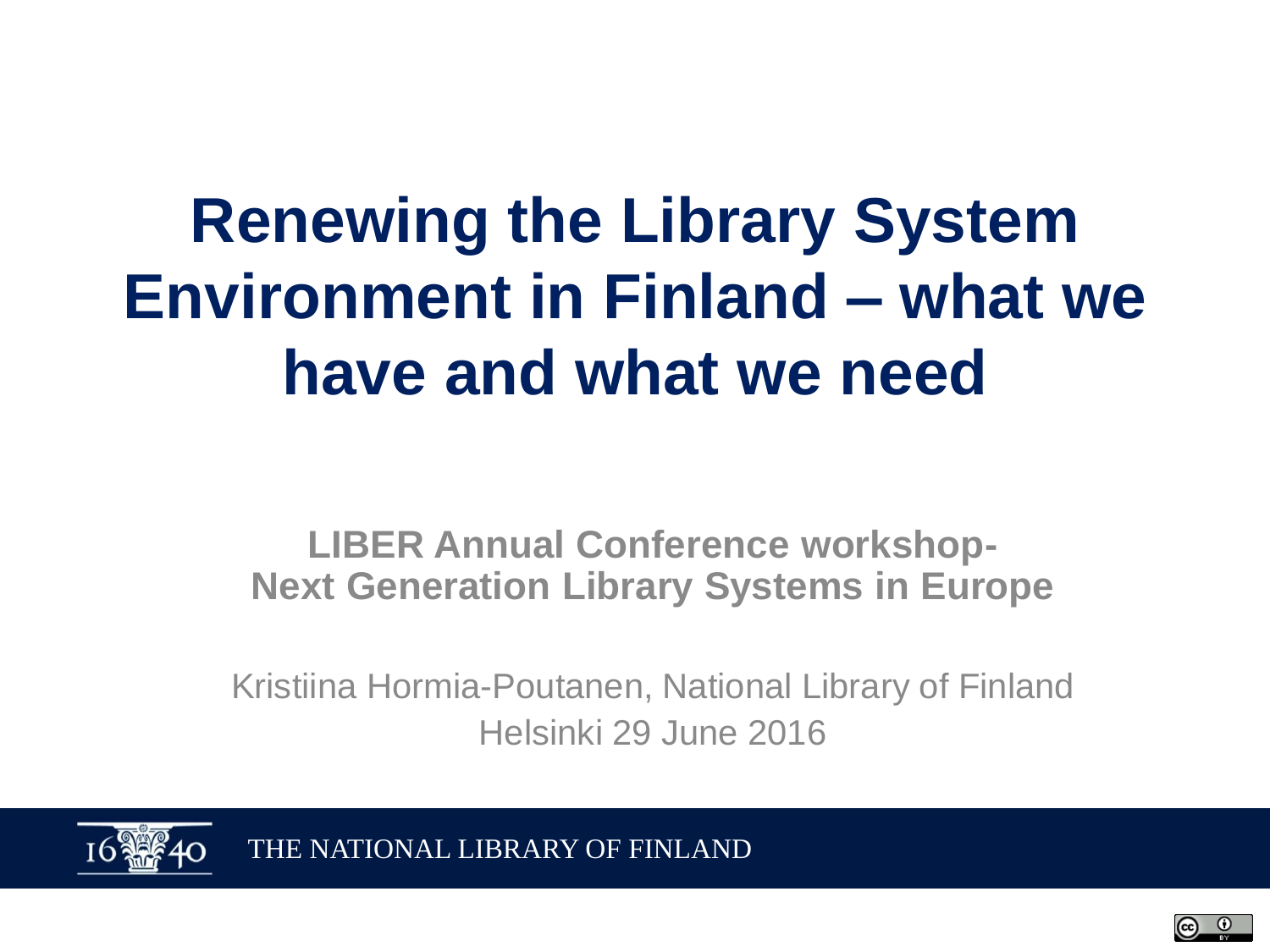### **National level solution**

- All university libraries and university of applied sciences libraries have expressed their interest in tendering the nextgeneration back end-system together
- National Library of Finland (NLF) will lead the preparations of the tendering process
- **The organisation responsible for the coordination of the** tendering process and the implementation phase and the governance structure of the national project will be decided by early autumn

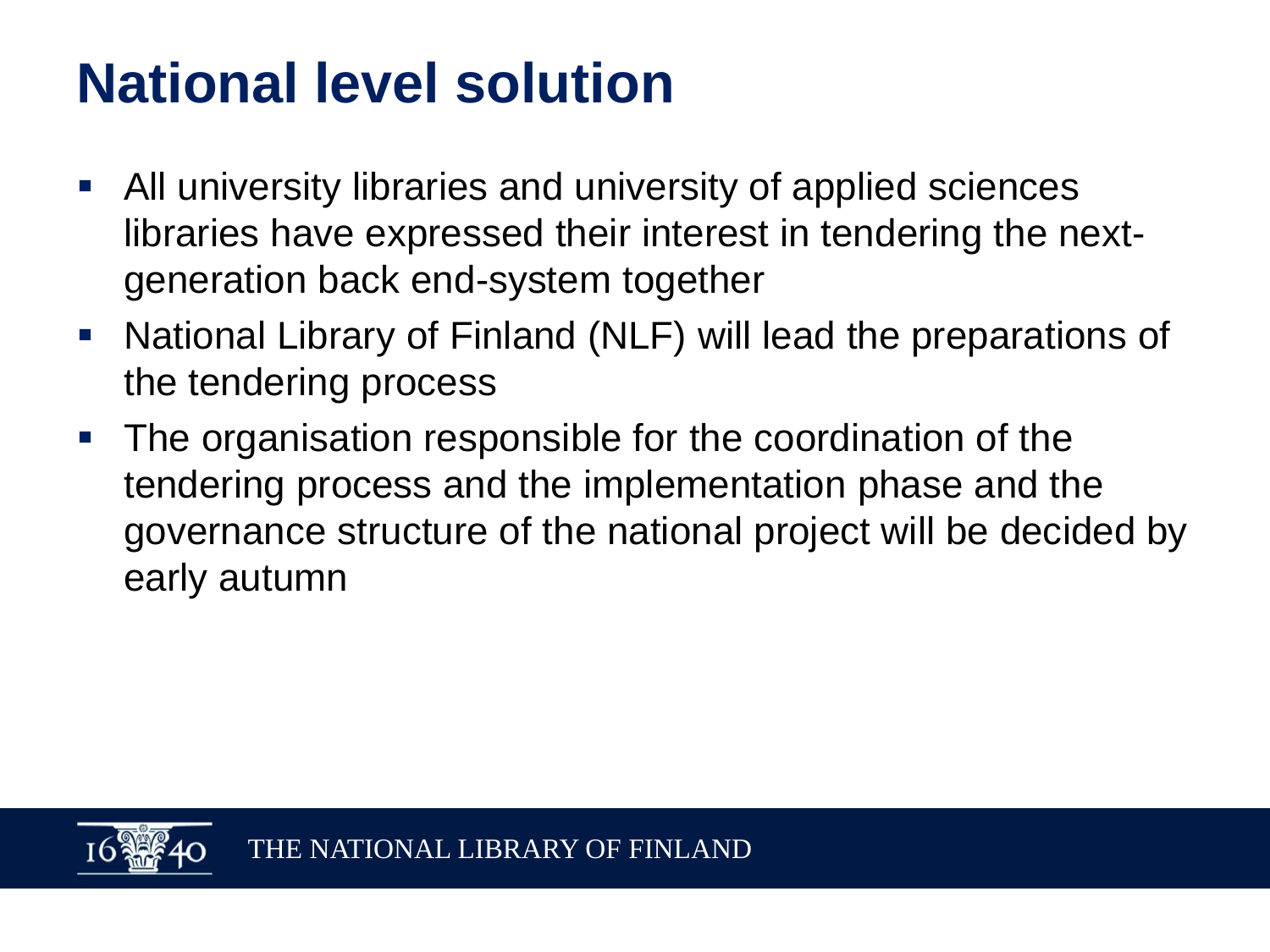### **Critical requirements**

- Well-operating and deep integration of the new solution to the existing national infrastructures (API´s)
	- Discovery layer ([Finna.fi\)](https://www.finna.fi/?lng=en-gb)
	- Ontology service (*Finto.fi*)
	- Others eg. Authentication services
- **Integration of metadata flows of an Aleph based union catalogue to** the new system in an intelligent way
	- UC used also by public libraries -> integration to several ILS`s needed
- Consortia features
- **Management of e-resources**
- Technical and semantic interoperability
- Support to the standards described in the enterprise architecture (EA) standard portfolio of NLF
- **Roadmap towards linked open data**

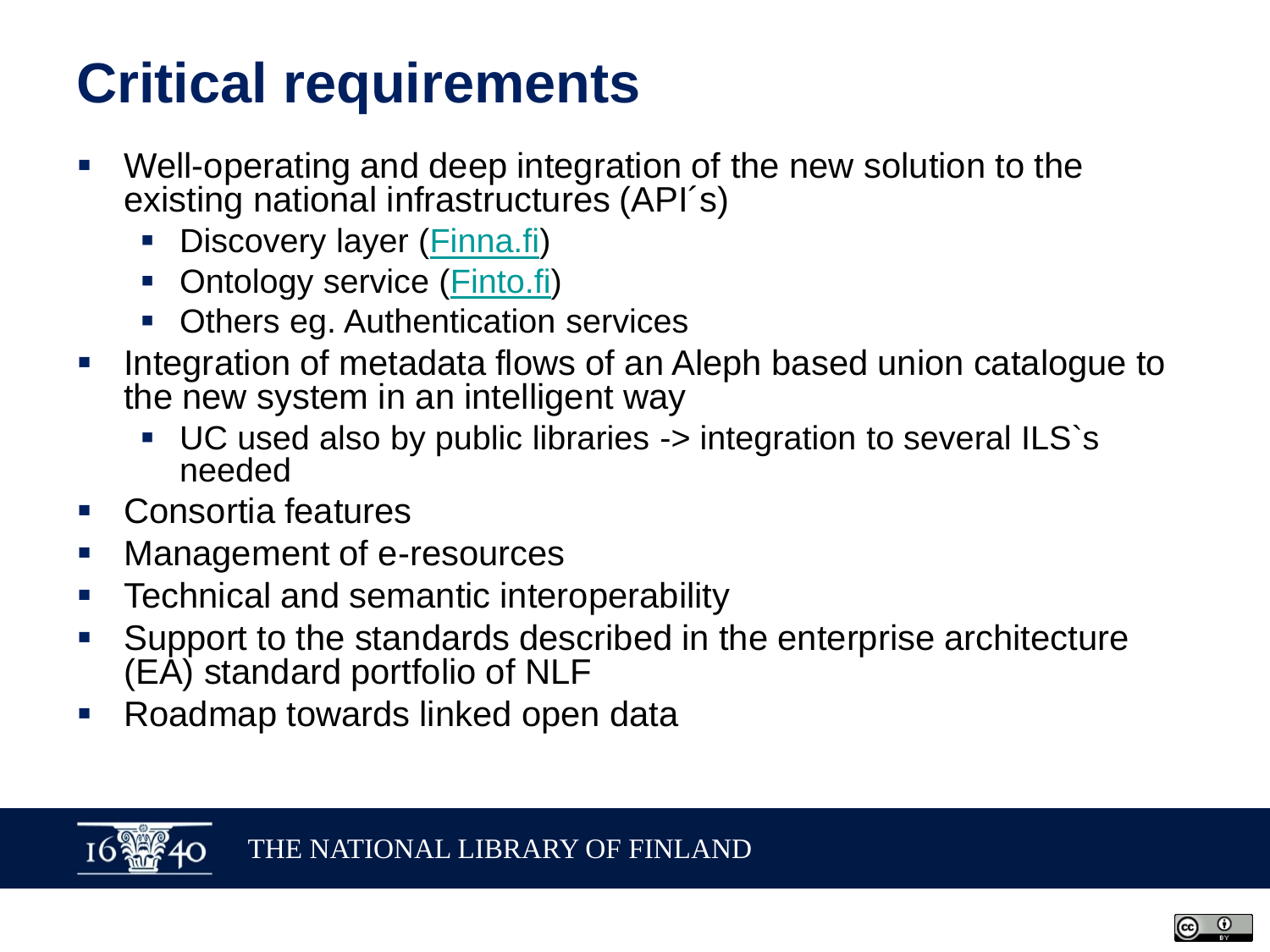### **New conceptual model for metadata production**

- **RDA has been implemented to most library systems in** Finland and the process continues
- Record-based description **->** distributed production (work, expression, manifestation, item)
- National bibliography, authority, subject authority data files form data registries
- Registries should be integrated to metadata management processes

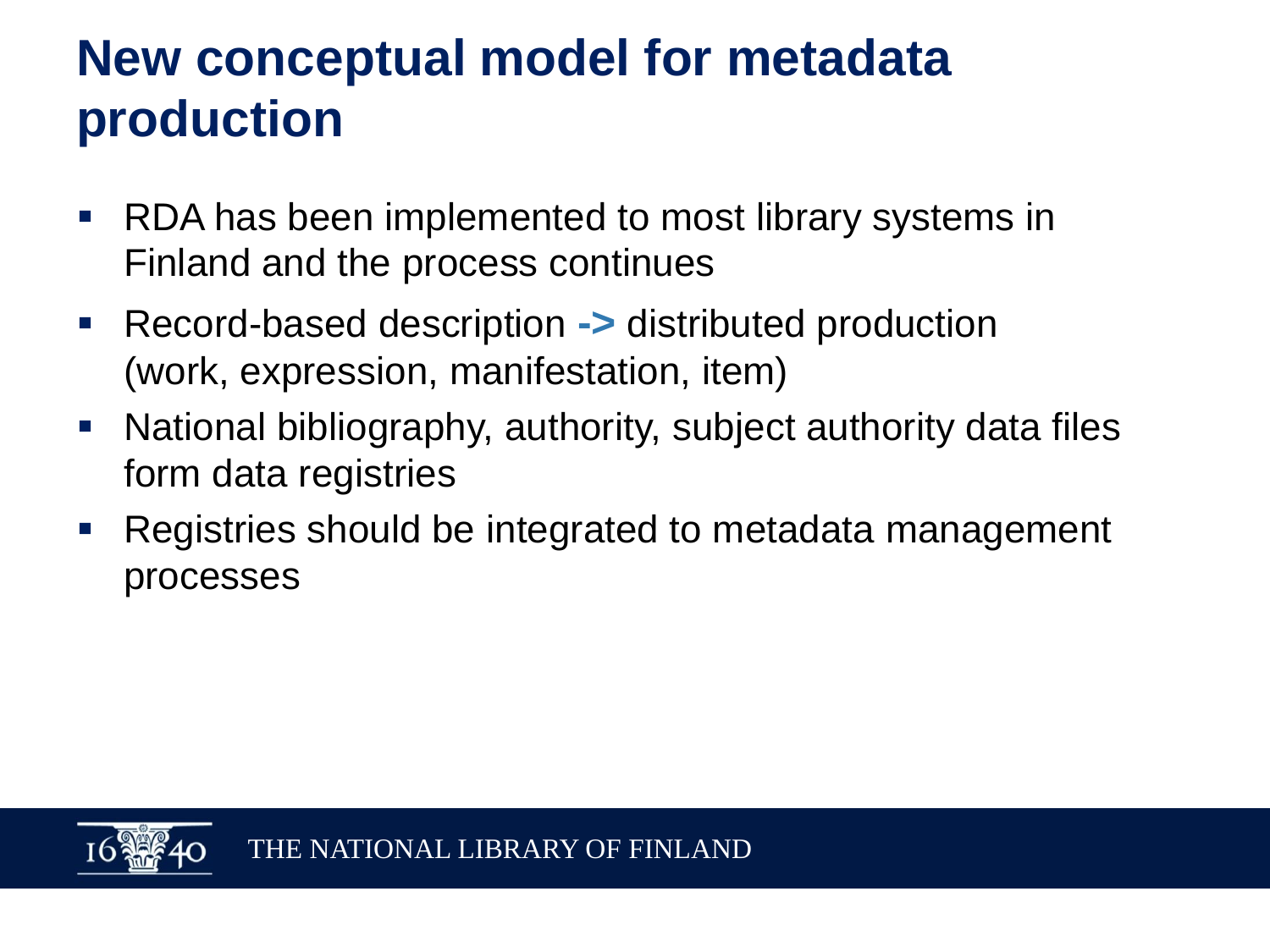### **Metadata flows**





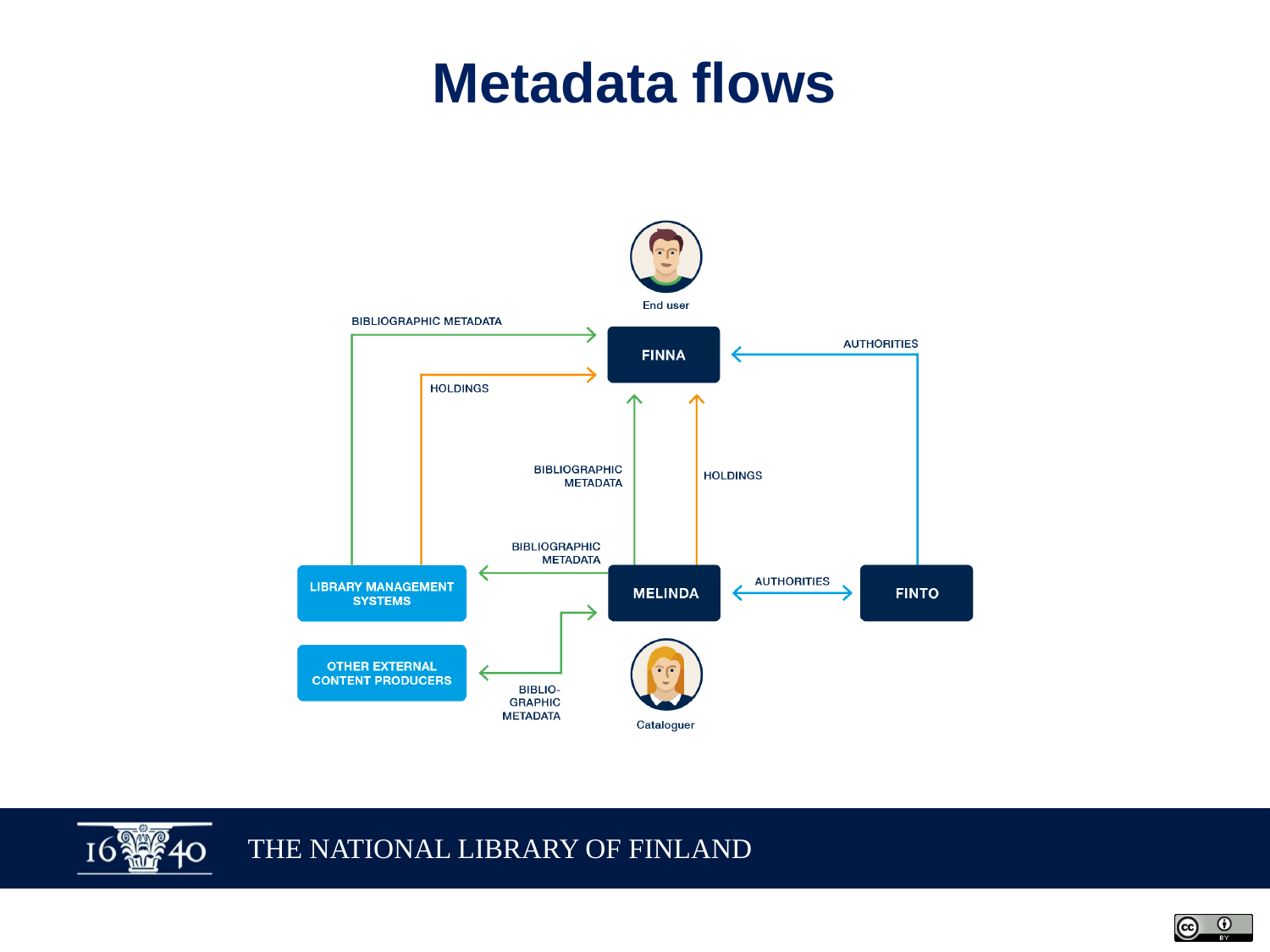### **Aim - Linked Open Data**

- **Public administration recommendation for metadata CC0 or CC BY 4.0**
- Aim: [5 star linked open data](http://5stardata.info/en/) with an open license (CC0) and open distribution format (RDF)



■ In addition open Z39.50, SRU, REST-based access

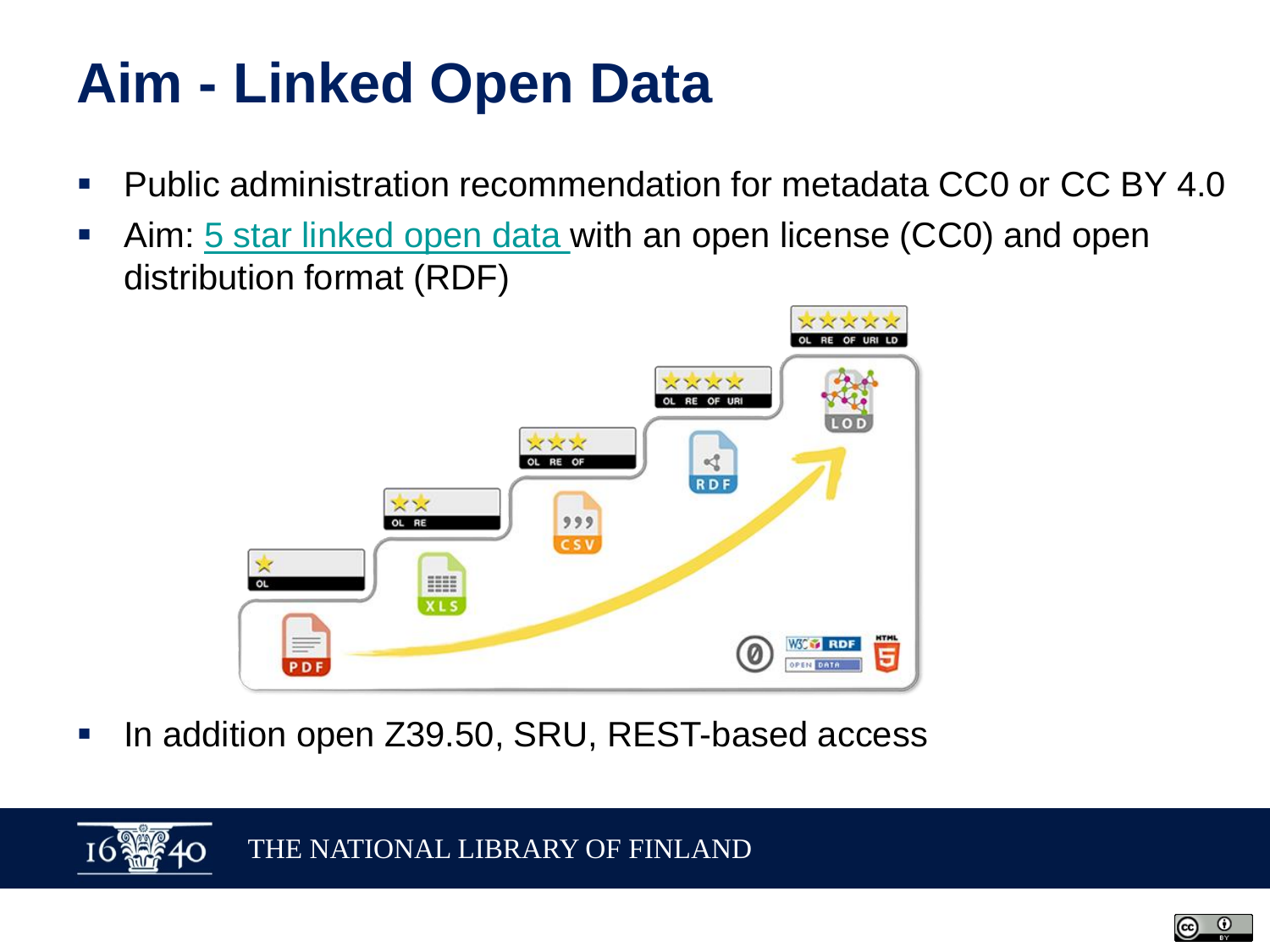### **National infrastructure for metadata production- vision**